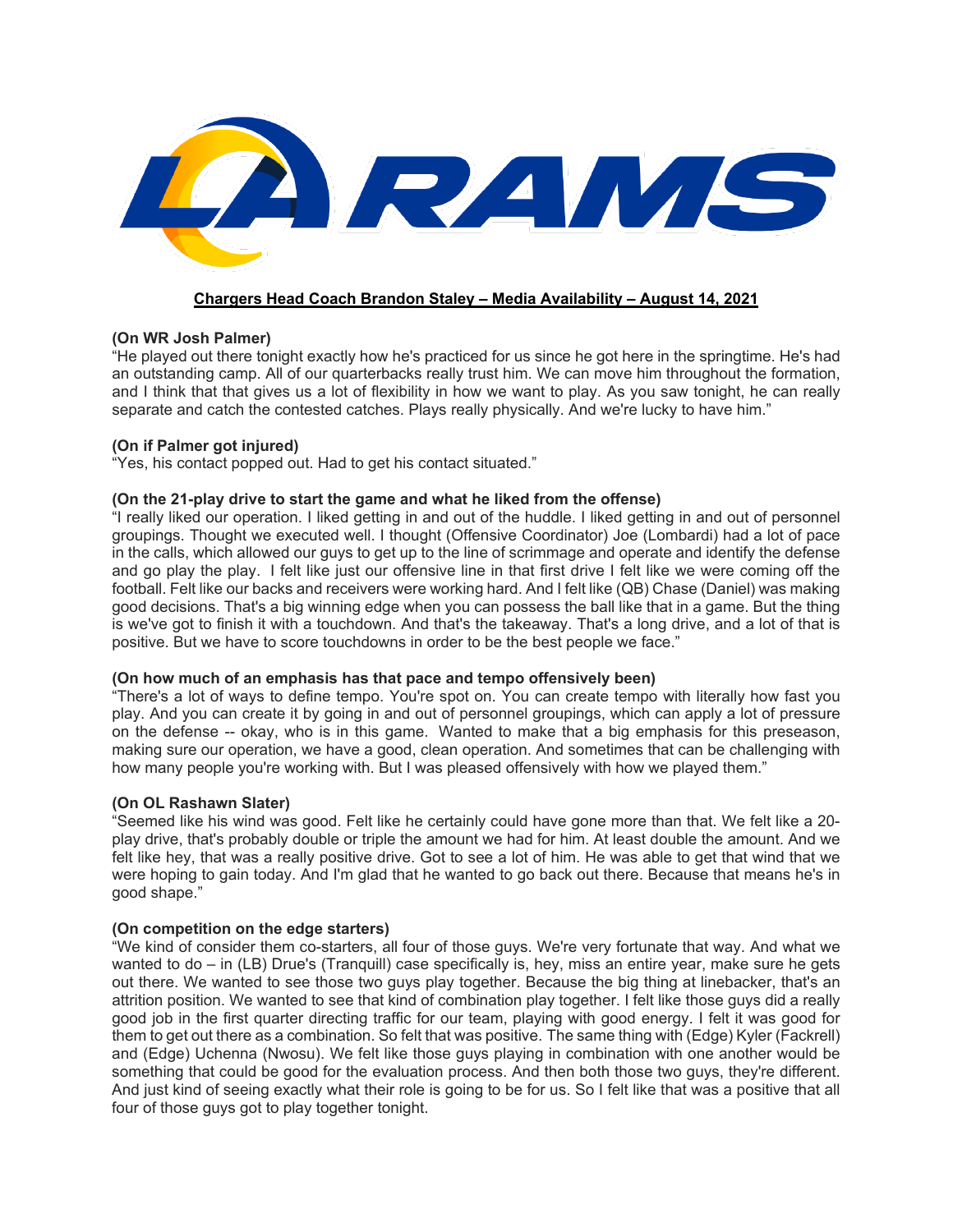#### **(On why DL Jerry Tillery didn't play today)**

"Yes, great question. A lot of it had to do with the Rams and how many players they were sitting today. I think they sat like 35 players. And so we just wanted to make sure that guys like (DL) Jerry (Tillery) and (QB) Justin (Herbert), guys we think are outstanding players in the league, that they were playing against the right people. And we just feel those guys are really valuable pieces for us. And we wanted them out there against the people. So we helped those two out. And the same with (G) Oday (Aboushi) and (G) Matt Feiler, the same circumstance with those guys.

#### **(On injuries, specifically RB Justin Jackson)**

"Yes, I think he's got a groin. Still to be determined. But wanted to be careful with him. Thought he found something and kind of shut him down. He had a good start to the football game, and I liked what I saw. We just shut him down."

# **(On LS Cole Mazza)**

"We're still evaluating him. He's got a shoulder that we're taking a look."

### **(On the running back group)**

"I felt like we were able to get those guys a lot of looks in the run game, which was important to us. I think you saw the value of the two backs later in the game. I thought (RB) Darius (Bradwell) had an incredible hit on special teams, which I was fired up about. And equally as exciting as their offensive contribution is where they are on special teams as well. We're proud of all three guys, they're competing hard for us and position. To see us be able to run the ball physicality at the end was exciting for us."

#### **(On if the fourth down was that something was just practicing situations for preseason games)**

"That was a green go for us, that was a practice, but go for us all the way. We felt it was the right amount, and then we felt like we had the right play call and then just felt like timing of the game get that first down, what it would do for us. Expect points after that. It felt like it would be a good situation to do it. And good practice like you said."

### **(On how it felt coaching and calling plays)**

"Smooth operation. I really did. I've got such a great defensive staff that knows us so well, knows me so well. Once our series is over, (inaudible) and I talk right away and (inaudible) reruns the series with the staff. If I can have a moment to go talk to the defense, I certainly will. I did it several times tonight. But I had (Defensive Coordinator) Renaldo (Hill) help as defensive coordinator such a winning edge for me. Firsttime head coach, and being able to keep me where I need to be, which is my eyes on the field for all sides of the kicking game. Felt it was a good operation with myself, Joe, Derius, Nati, and I hope we get a lot better as we go.

### **(On if the depth was tested tonight)**

"I really like the fourth quarter. It's important for us to be able to see everybody on the field today. I felt like in the fourth quarter we got to be able to see those guys that are competing so hard that have been practicing really well for us. And I felt that was what was exciting about the fourth quarter was seeing those guys really play their tails off and really play to our standard and being able to finish out the game on both sides of the ball; but defensively I was very proud of the way we played down there, red, give, takeaway, big counter for us."

#### **(On special teams)**

"I was really excited about kick-off coverage, punt coverage. They have the two-returner system that we're aware of. At times we had a gunner fall which led to a distortion in the coverage. And then the other one, obviously they got called back because they brought this in the back. But we had too many guys on the field. It's a tough job in special teams, guys, and then preseason being in and out. It's a really tough job. Really tough. And we had shut down (OLBO Chris Rumph at halftime for special teams but he was going to play the second half on defense. Chris ended up staying out there, kind of misinterpreted what we told him, which was our fault, my fault. And we've got to take ownership because their offense went back out on the field there. But overall I think that our punt coverage unit needs to be better, especially seeing a different return system with two guys back there. I thought (P) Ty (Long) was exceptional punting the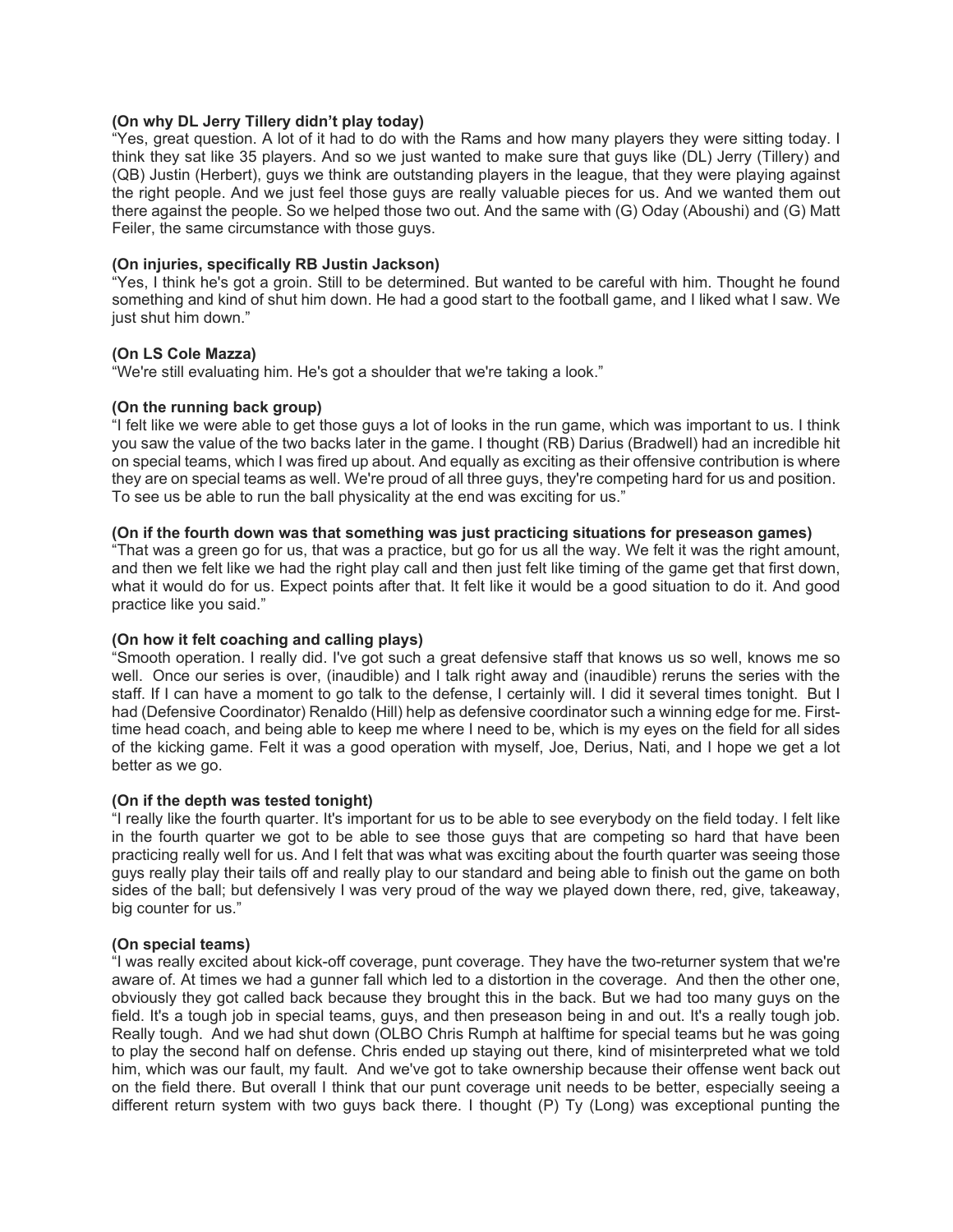football. I thought our protection units were good, but we have to do much better from a coverage standpoint.

# **(On the kicking and rotation)**

"That's our preference. We prefer to keep Ty at punter. And let (K) Mike (Badgley) and (K) Tristan (Vizcaino) duke it out. And we wanted to make sure that evaluation is expressed fully. They have got shots kicking the ball off. That's a big part of it. So we're right at the beginning and we'll see what the next three weeks bring.

## **(On what he saw from the defensive line)**

"I thought our inside guys – (DL) Giff Smith does such a great job with those guys. Those guys you mentioned specifically, I thought played physically in the run game. I have so much respect for that team and how they run the football. They're one of the premier run teams in the NFL. And I felt that Forrest, Breiden, those guys, Joe Graziano, I thought those guys were physical. That was our goal tonight, to be a line of scrimmage scheme, kind of establish our way of playing. I felt specifically inside, we could play better on the edge, but on the inside those guys really played at a high level."

### **(On Trey Pipkens and Storm Norton and what did you see out of them)**

"I saw a lot of good things. And I saw some things we definitely need to correct a couple of times. The protection. And so it all ties together, quarterback, timing, receivers. As you guys know in the passing game there are many components to pressure. But I thought those guys handled themselves well. We had a false start, which we want to eliminate that, don't want to be pre-snap penalty operation. But those guys are doing well for us. And then they have to continue to take their game to another level. We'll play against a good front this week in San Francisco. And we'll be tested."

# **(On what Rams Head Coach Sean McVay said after the game)**

"t's so brief. There's so much to say but so little time. But congratulations, and it was really great to see him and all the guys tonight. And I've got a lot of respect for that team. And it was good for our first test to be against a team like that."

### **(On what he saw from CB John Brannon)**

"In that time and distance, the quarterback really comes alive in the down because you know it's do or die. So unfortunately we gave up an escape length to the quarterback. You've got to get reconnected and scramble drill, which is a big thing down there. We talk about it all the time. The best quarterbacks really come alive down there with their legs. He was able to get reconnected and kind of cut the route off there and just be there in time to save us. Really excited for him, because he's been working so hard. And he's got so far to go. But his heart, his spirit is right, and we're going to keep coaching him."